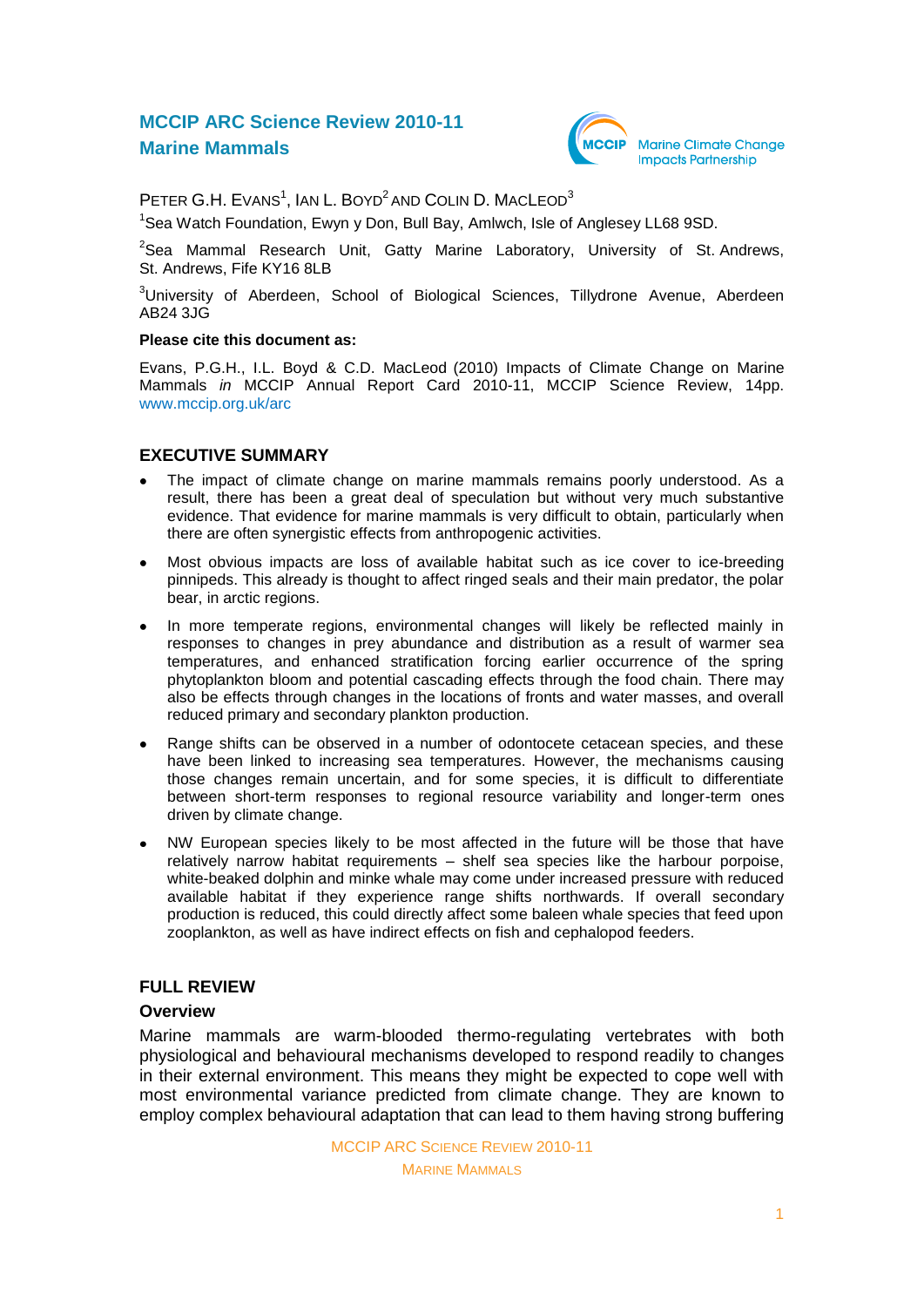against environmental variability, including variation in food supply. These adaptations can extend to life-history processes, some of which are sensitive to temperature, especially with respect to the thermoregulation of neonates. On the other hand, we would anticipate changes in the availability of their habitat (including food resources) to lead to changes in population size or distribution in particular cases. The most obvious example in this context is the reduction in ice cover affecting ice-breeding polar seals such as the walrus, bearded, hooded, ribbon, harp and ringed seal, and its consequent effect upon predators like the polar bear (Stirling *et al*., 1999; Derocher *et al*., 2004; Ferguson *et al*., 2005; Huntington & Moore, 2008).

Of cetaceans in the northern hemisphere, narwhal, beluga and bowhead whale are likely to be most affected, but temperature changes may also affect cold-water shelf species occurring in Northern Europe like the harbour porpoise and white-beaked dolphin (Laidre *et al*., 2008; Huntington & Moore, 2008; IWC, 2009; MacLeod, 2009). Other physical changes to the habitat include increased sea levels modifying shallow seas. These could affect the hydrodynamics and physiography of breeding bays & lagoons of coastal species like the grey whale (IWC, 1997, 2009), and the availability of protected caves for breeding seals, as well as low-lying areas and other haul-out sites (e.g. the endangered Mediterranean monk seal – Harwood, 2001).

Other vulnerable species include dugongs and manatees, humpback dolphins, tucuxi, and finless porpoise all of whose diets appear to depend upon shallow-water species (sea grasses in the case of sirenians – see Short & Neckles, 1999; and fishes and invertebrates in the case of those cetacean species (Würsig *et al*., 2002; Learmonth *et al*., 2006). With rising sea levels, many of the shallow areas (for example in the Western Pacific) will be lost. However, in the UK, those conditions are not likely to be important at least in the foreseeable future.

# **1. What is already happening?**

Recent warming of the seas around the British Isles has coincided with a northward shift in the distribution of zooplankton (Beaugrand *et al*., 2002; Reid *et al*., 2003) and fish species (Beare *et al*., 2004; Perry *et al*., 2005; Cheung *et al*., 2009). Those changes are most evident near the northern or southern boundaries of the species range (Rose, 2005). The same appears to be the case for certain cetacean species, with the typical warmer water dolphins – short-beaked common dolphin and striped dolphin, apparently recently extending their shelf sea range further north off western Britain and around into the northern North Sea (Evans *et al*., 2003; MacLeod *et al*., 2005). Common dolphins are now seen quite regularly in the North Sea even in winter (Sea Watch Foundation, unpubl. data), and this may reflect the expanding range of typically warmer water fish species like anchovy and sardine (Brander *et al*., 2003; ICES, 2008). Other warm water species recorded for the first time in the UK in recent years include Blainville's beaked whale (1993) and Fraser's dolphin (1996), whilst ten out of eleven strandings of pygmy sperm whale in Britain & Ireland have occurred since 1980 (Evans *et al*., 2003; CSIP unpubl. data), and between January and April 2008, there were 18 strandings of another typically warm water species, the Cuvier's beaked whale, in Wales, Scotland, and Ireland (Dolman *et al*., 2010). Although these strandings may not be directly related to climate change, they occurred much further north than would be expected for this species. Nevertheless, at this stage, it is unwise to draw too many conclusions from records of vagrants.

The ability to detect long-term trends in cetaceans around the UK is limited by the paucity of effort-based sightings data before 1980. The recent multiple presence of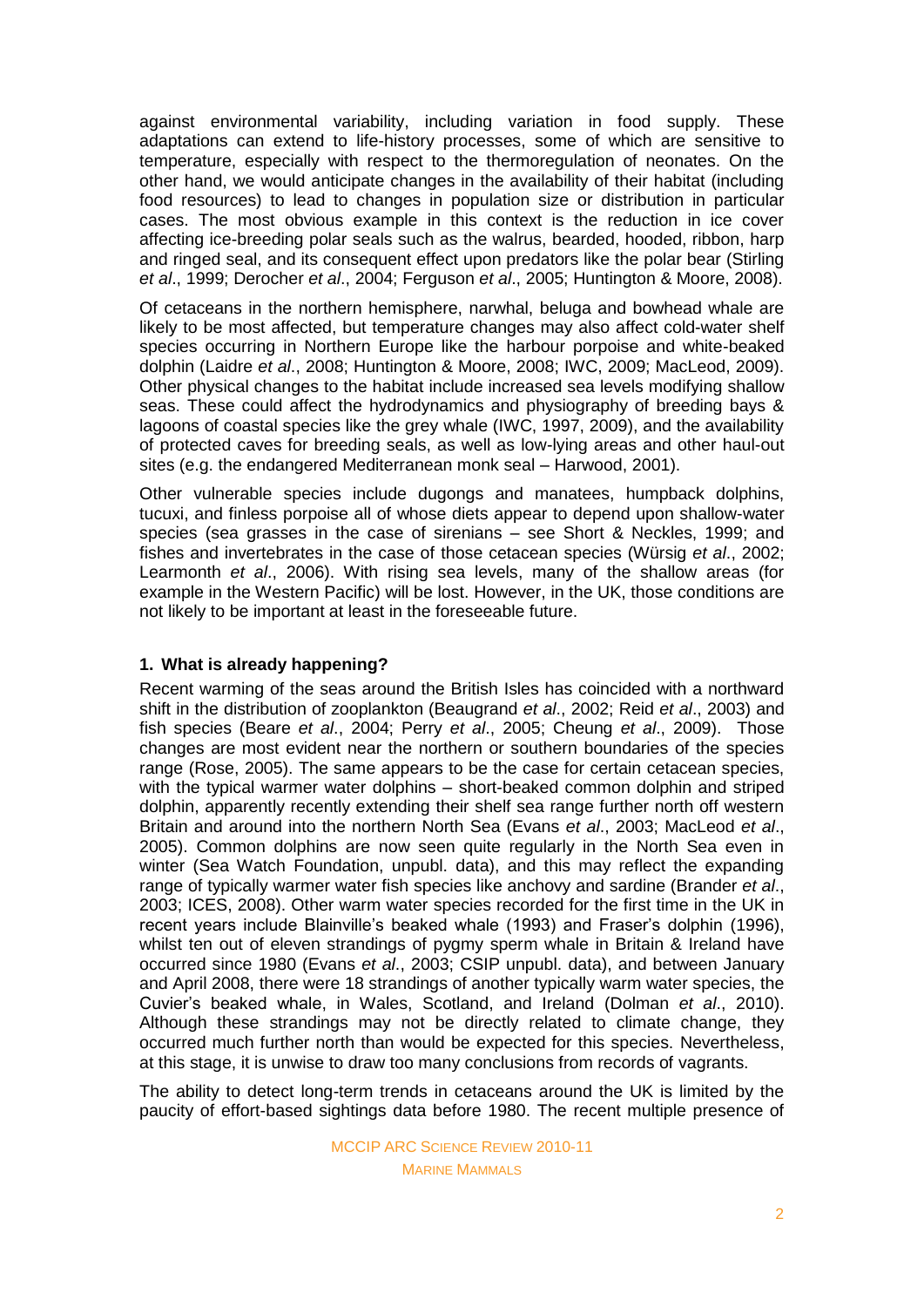short-beaked common dolphin schools in the northern North Sea is not entirely new, for example. There have been both strandings and sightings in that region during the 1980s (Sheldrick, 1989; Baines *et al*., 2006), and a marked peak in UK North Sea strandings was reported during the 1930s (Fraser, 1946), and along the Dutch coast in the 1940s (Bakker & Smeenk, 1987; Camphuysen & Peet, 2007). These patterns in strandings may reflect decadal climatic cycles such as caused by the North Atlantic Oscillation (which was in a positive phase during those periods, characterised by stronger westerly winds, higher sea temperatures, and milder winters with wetter and stormier conditions (Hulme *et al*., 2002).

Another species reported to have recently exhibited range shifts is the white-beaked dolphin, a species of largely cold temperate to arctic waters (Evans *et al*., 2003; MacLeod *et al.*, 2005, 2007c; Baines *et al*., 2006; Evans & Smeenk, 2008). Although these may not necessarily be directly related to sea temperature changes but simply reflect changes in the status of particular fish stocks that are favoured prey of the species, there have been shifts in regional distribution for this and other species. Stranding records have shown a significant increase of the white-beaked dolphin in the southern North Sea since the 1960s, and the species now regularly occurs in the Southern Bight (Bakker & Smeenk, 1987; Kinze *et al.*, 1997; Camphuysen & Peet, 2007). This emphasises the difficulties in interpreting regional changes in status, not only because there are many potential confounding effects (not least being human over-exploitation of fish or squid stocks) but also because those marine mammal species may simply be responding to regional variability in resource availability independent of climate change.

Amongst marine mammals, information on population trends, breeding success and feeding ecology is most prevalent for seals. Whilst the evidence for climate change effects upon cetaceans in UK waters remains equivocal, there is no evidence as yet that climate change has directly affected either of the two UK breeding seal species (grey and harbour seal), although elsewhere in the world, several authors have attempted to link changes in seal population dynamics and life history parameters to climate change (see, for example, Sun *et al*., 2004; McMahon & Burton, 2005; Forcada *et al*., 2005). It is possible that recent demographic changes (increases in most grey seal populations and declines in some harbour seal populations) are linked in some way to climate-mediated changes in food supply, although other factors (depletion of food resources from fishing, recovery from epizootics, interspecific competition, density dependent effects) may be more important (SCOS, 2008).

# **2. What could happen in the future?**

Responses both at the individual and population level of marine mammal species to climate change are poorly understood. Making predictions about future impacts becomes even more speculative. In the last 15 years, a number of marine mammal scientists have attempted to do this (Tynan & DeMaster, 1997; IWC, 1997, 2009; Würsig *et al*., 2002; Learmonth *et al*., 2006; Simmonds & Isaac, 2007; Huntington & Moore, 2008; Laidre *et al*., 2008; MacLeod, 2009). The main potential impacts are summarised under the following headings:

*Range shifts*: As a result of increased sea temperatures, it is thought that species will shift their ranges to remain within their preferred thermal habitats (Simmonds & Elliott, 2008; MacLeod, 2009). This may not necessarily result in a negative response, although species with restricted distributions such as the vaquita, river dolphins, bowhead whale, narwhal, and polar seals, may be unable to change their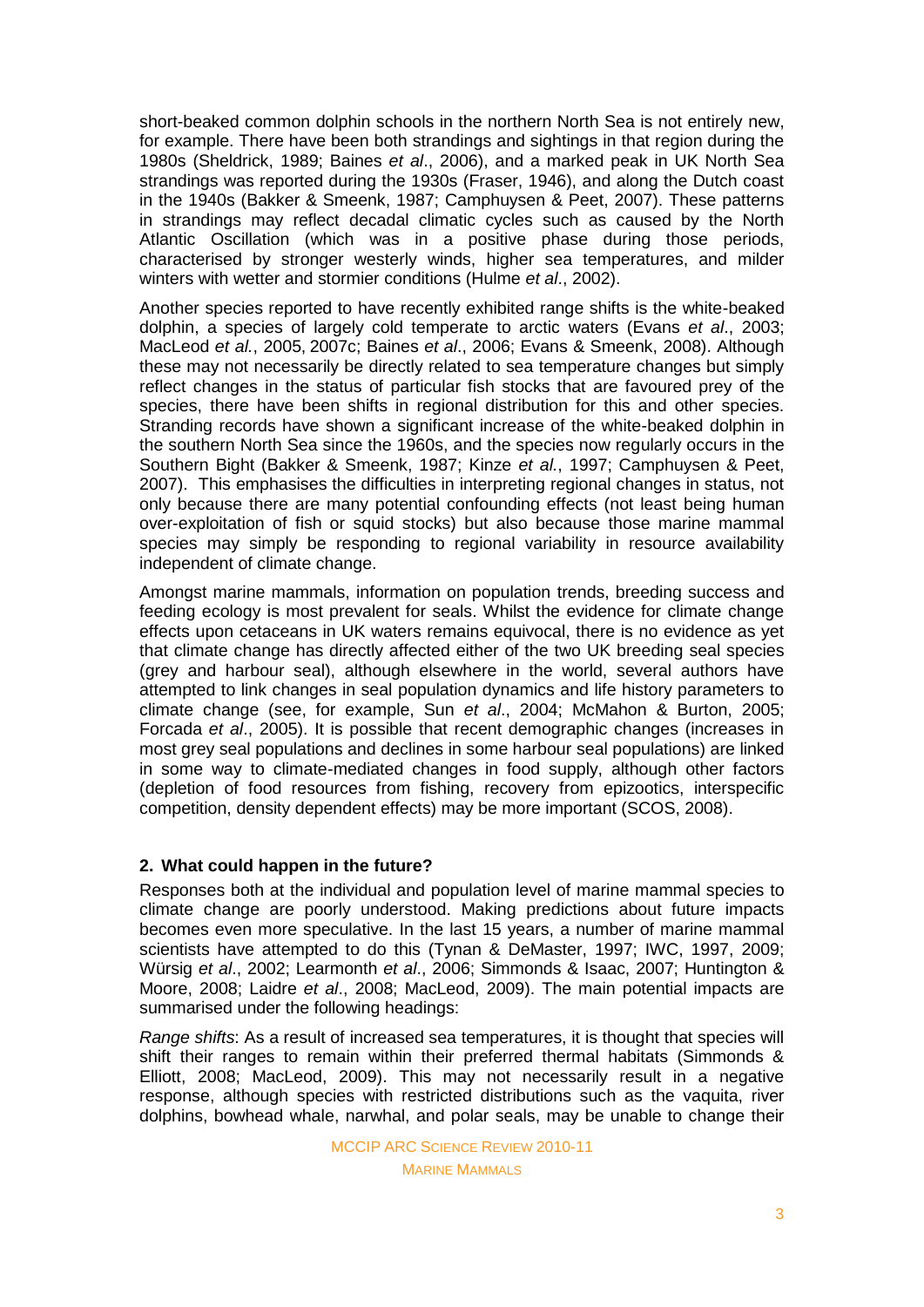geographic range (Tynan & DeMaster, 1997; IWC, 1997; Huntington & Moore, 2008). It has been suggested that a major impact of climate change will be a redistribution of cetacean species diversity from tropical regions to mid latitudes (Whitehead *et al*., 2008).

In the UK, one might expect species like the short-beaked common and striped dolphin to occur more regularly in northern Britain and within the North Sea, displacing the white-beaked and Atlantic white–sided dolphin. The white-beaked dolphin favours shelf habitats and so may be placed under increased pressure if it loses the North-west European continental shelf within its range. Likewise, other shelf species, the harbour porpoise and minke whale, could move northwards. On the other hand, Cuvier's beaked whale may become more regular in offshore Atlantic canyons such as the Porcupine Bight west of Ireland and the Rockall Trough west of Scotland - potentially suitable habitat for the species (Evans *et al*., 2008). There could also be more records of warm-water vagrants to north-west Europe (e.g. Bryde's whale, pygmy sperm whale, rough-toothed dolphin, and Atlantic spotted dolphin). Baleen whales (e.g. humpback whale) that move southwards to warmer waters to winter where they breed, may increasingly do so within UK waters.

*Changes to physical habitat*: The melting of sea ice clearly poses a threat to those marine mammals (such as seals) that use it for hauling out or breeding, as well as to their predators (Harwood, 2001; Derocher *et al*., 2004; Ferguson *et al*., 2005). Changes to open water refugia in the ice may affect species like beluga and narwhal (Heide-Jørgensen & Laidre, 2004; Laidre & Heide-Jørgensen, 2005). Rising sea levels may affect shallow water species such as tucuxi, humpback dolphin, and finless porpoise, as well as those species such as the grey whale, calving in shallow coastal bays (IWC, 1997, 2009; Würsig *et al*., 2002). In the UK, however, it is unlikely that changes to the physical habitat will affect cetaceans, although some seal haulout / breeding locations in caves or on low lying coasts (e.g. in particular, parts of The Wash for harbour seals, but possibly also the Monach Isles on the Scottish continental shelf for grey seals, and the Dornoch Firth for both species) may be lost or modified. Increases in storm frequency and associated wave surges could exacerbate effects.

There is some evidence that changes in rainfall patterns might affect the breeding behaviour of grey seals. Increased rainfall, for example, can increase the availability of pools in some breeding colonies. Females aggregate around pools, thus enabling a small number of males to monopolise access to females as they enter oestrus (Twiss *et al*., 2007). Conversely, in dry conditions, females disperse more widely, providing additional males with the opportunity to mate. Increased rainfall and severe weather may also increase pup mortality at breeding sites. However, seals may adapt to a number of these changes, and new habitats may be created.

Ocean acidification is predicted to affect water chemistry by reducing the ability to absorb atmospheric carbon dioxide (Ocean Acidification Reference User Group, 2009). Besides direct effects upon marine organisms with calcium carbonate skeletons or shells, some of which form prey to marine mammals (see next section), a more acidic ocean is likely to be a noisier one, since low and mid frequency sounds in particular will be less absorbed. By 2050, under conservative projections of ocean acidification, sounds could travel as much as 70% farther in some ocean areas (particularly in the Atlantic Ocean) (Hester *et al*., 2008). Whereas this may greatly improve the ability of baleen whales to communicate with one another over long distances, it could also increase the amount of background noise generated, for example from seismic activity (Hester *et al*., 2008).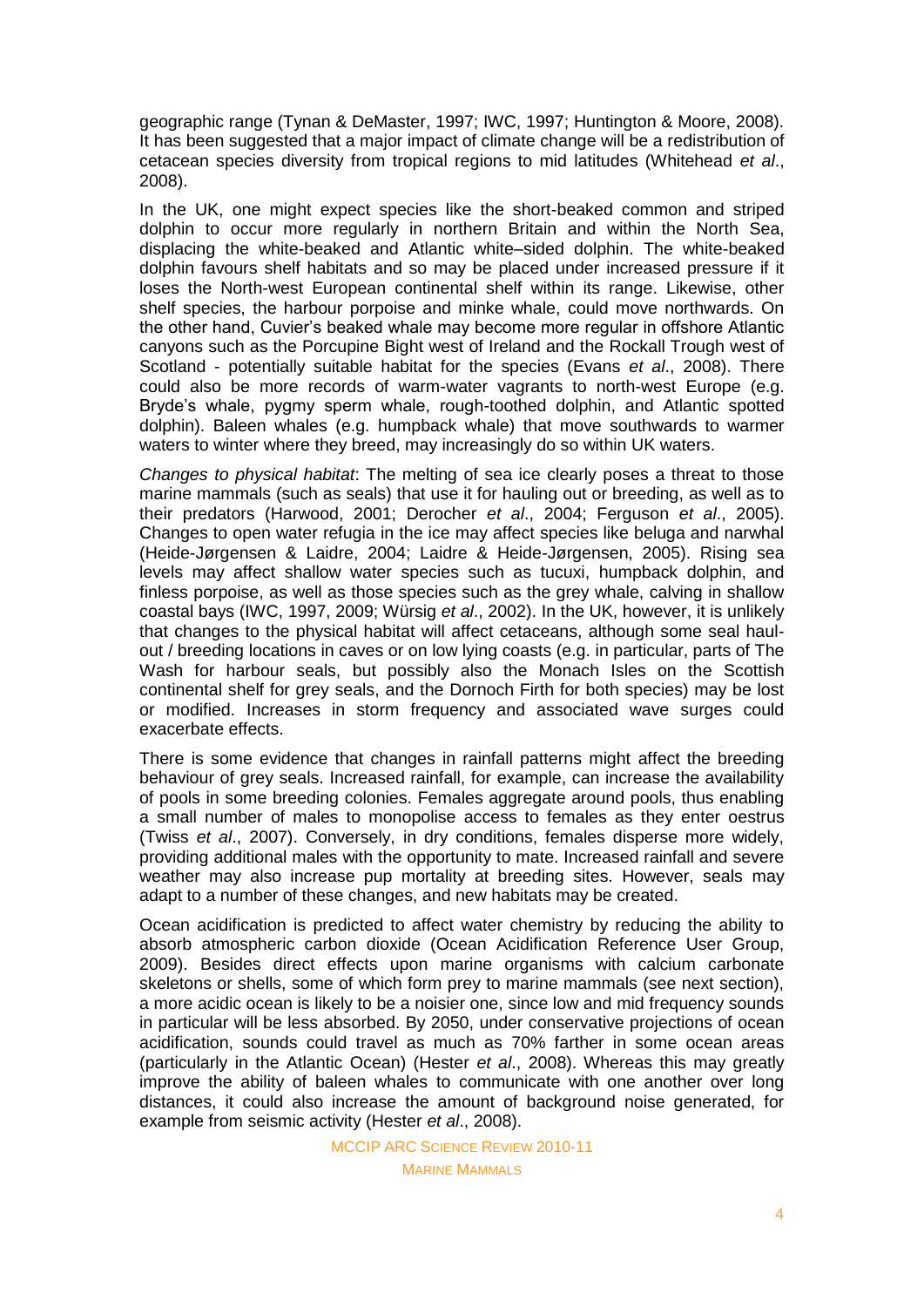*Changes to the food web*: Effects of changes to community structure are probably the most difficult to predict. Changes in ocean currents and the positions of associated fronts as well as in ocean mixing, deep water production and coastal upwellings could have profound effects on biological productivity (Walther *et al*., 2002; Stenseth *et al*., 2002, 2004), which in turn is likely to affect top predators such as marine mammals (IWC, 1999, 2009; Bjørge, 2002; Würsig *et al*., 2002; Huntington & Moore, 2008; Nicol *et al*., 2008). A reduction in ocean productivity over the past decade has been driven largely by the warming and stratification of lower latitude waters, blocking the nutrients necessary for phytoplankton growth (Behrenfeld *et al*., 2006). Enhanced stratification also forces earlier occurrence of the spring phytoplankton bloom and potential cascading effects through the food chain. Reduced zooplankton abundance is likely to affect baleen whales, particularly those with restricted diets such as right whales which feed largely upon copepod aggregations (Greene & Pershing, 2004; Leaper *et al*., 2005; Kenney, 2007), thus inhibiting possible recovery of the species in the eastern North Atlantic. On the other hand, increasing storm events could deepen the mixed layer and thereby increase nutrient availability in the upper ocean and ultimately enhance production of marine mammal prey. In most cases it is hard to determine how exactly these changes will impact particular marine mammal species (Trites *et al*., 2006; Moore, 2009).

More complicated scenarios include mismatches in synchrony between predator and prey, either in time or location (Edwards & Richardson, 2004; Durant *et al*., 2007). This uncoupling of phenological relationships at different trophic levels is thought to have been responsible for recent failures in sandeel recruitment in the North Sea with high winter temperatures negatively affecting early larval survival (Arnott & Ruxton, 2002; Van Deurs *et al*., 2009) and consequent breeding failures amongst several UK seabird species largely dependent on sandeels (Rindorf *et al*., 2000; Frederiksen *et al*., 2004, 2005; Wanless *et al*., 2005; Mavor *et al*., 2006). There has been some speculation that the recent shift in abundance of harbour porpoises from the northern to southern North Sea may be due to a shortage of sandeels, a known prey item, Low abundance of sandeels could be related to poor body condition amongst stranded porpoises in the Scottish North Sea (MacLeod *et al*., 2007a, b; but see Thompson *et al*., 2007). On the other hand, if these observations do indeed reflect a real change, it may also be due to other prey-related changes such as the recovery of some herring stocks in the southern North Sea. At present, we have little idea to what extent species like the harbour porpoise have particular dietary preferences although high-energy shoaling fish such as herring, sprat and sandeel often form important components of porpoise diet (Santos *et al*., 2004; Pierce *et al*., 2007; Evans *et al*., 2008).

A number of findings indicating potential effects on other marine taxa could also impact upon marine mammals through the food chain. Examples include reductions in salinity due to increased freshwater inputs, increases in  $CO<sub>2</sub>$  and consequent increased acidification (IPCC, 2007) particularly affecting cephalopods (Boyle, 1983; Pörtner *et al.*, 2004; Royal Society, 2005). Changes in CO<sub>2</sub> levels and pH are likely to affect metabolic function and thus growth and reproduction (Pörtner *et al*., 2004; Royal Society, 2005). Sensitivity is highest in ommastrephid squids, such as *Illex illecebrosus*, which are characterised by a high metabolic rate and extremely pHsensitive blood oxygen transportation (Boyle, 1983). Several marine mammal species feed either exclusively or to a large extent upon cephalopods.

Squid have increased in abundance in recent years in the Western Approaches, Channel, and North Sea (J. Van Der Kooij, *pers. comm.*) which in turn may lead to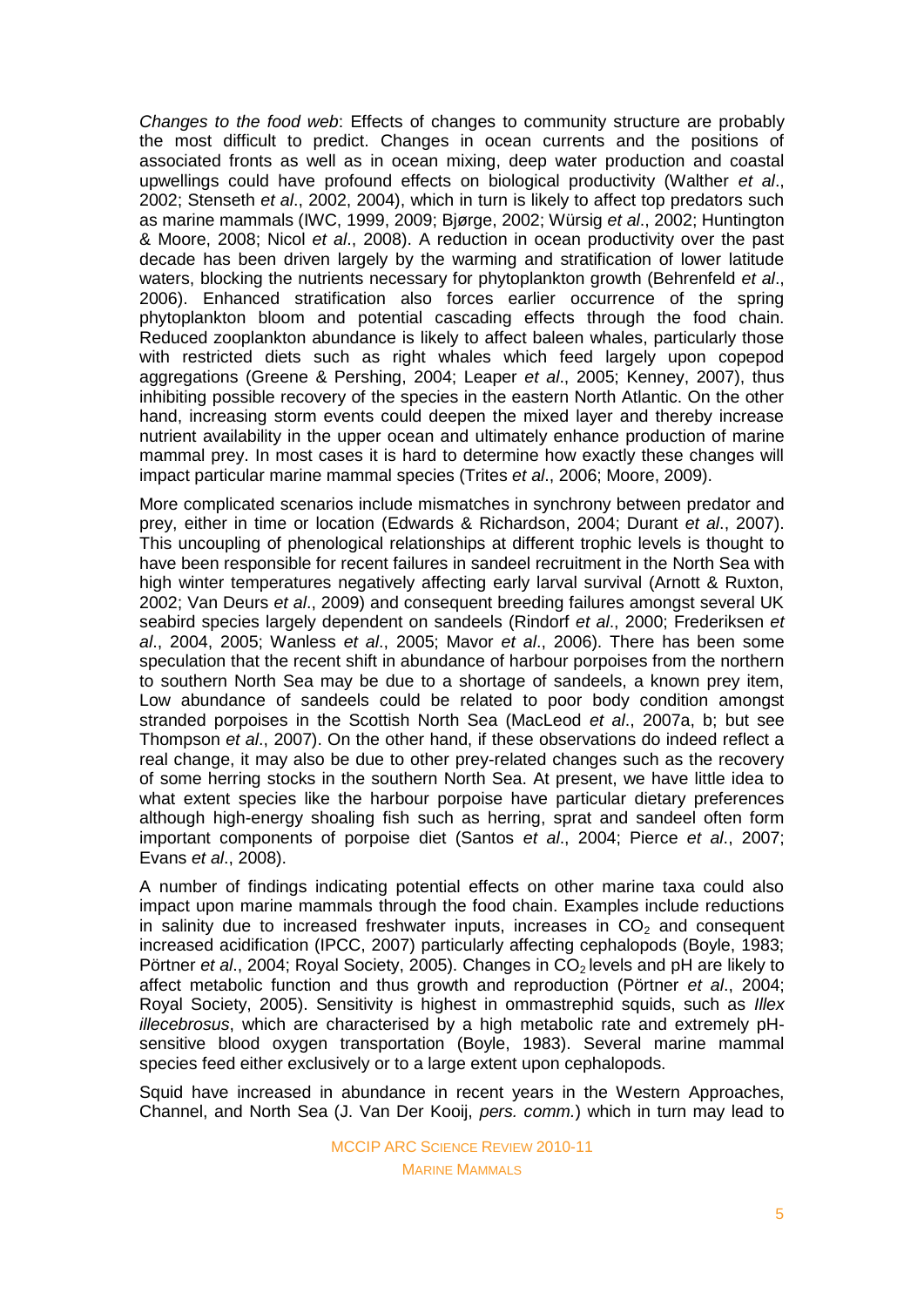increased presence in these waters of squid predators such as Risso's dolphin, striped dolphin, sperm whale and species of beaked whales, in those areas where suitable habitat exists.

*Susceptibility to disease and contaminants*: Global warming has been implicated in the worldwide increase in reports of diseases affecting marine organisms, including marine mammals (Harvell *et al*., 2002; Geraci & Lounsbury, 2002; Lafferty *et al*., 2004; Van Bressem *et al*., 2009). Climate change has the potential to increase pathogen development and survival rates, disease transmission, and host susceptibility (Harvell *et al*., 2002), whilst higher temperatures may stress organisms, increasing their susceptibility to some diseases (Lafferty *et al*., 2004). Subtle effects of pollutants (e.g. disruption of the immune, reproductive or endocrine systems) could also be exacerbated by nutritional stress (Jepson *et al*., 2005; Hall *et al*., 2006).

The frequency and severity of toxic algal blooms (i.e. those producing domoic acid) are also predicted to increase as a result of nutrient enrichment (increased rainfall and freshwater runoff), increased temperature and salinity (Peperzak, 2003; Lafferty *et al*., 2004), and indeed there is some evidence that they have already (Van Dolah, 2000). Mass die-offs due to fatal poisonings have been reported in several marine mammal species (Geraci *et al*., 1999; Domingo *et al*., 2002; Geraci & Lounsbury, 2002), for example Mediterranean monk seals (Hernández *et al*., 1998), California sea lions (Scholin *et al*., 2000), bottlenose dolphins (Fire *et al*., 2007, 2008), and Florida manatees (Bossart *et al*., 1998). They may also be responsible for increased calf mortality amongst Patagonian right whales (IWC, 2009).

The effects of pollutants as added stressors to predators already suffering from changes in habitat and prey availability, remains poorly understood (IWC, 2009). There are some suggestions that climatic warming, causing changes in temperature, precipitation, and weather patterns, will alter the pathways (e.g. persistence), and concentrations of pollutants entering more pristine regions via long-range transport on air and ocean currents (MacDonald *et al*., 2005).

*Thermal Intolerance:* There are few direct data about thermal tolerances in marine mammals. Those species or populations that inhabit polar seas tend to have thicker blubber layers. Good examples are the bowhead whale, and other baleen whales when on summer feeding grounds at high latitudes. It has been suggested that except perhaps for the smallest species like the harbour porpoise, hypothermia is not so much an issue as the possibility of heat stress (hyperthermia) in warmer waters (Hokkanen, 1990). However, this has rarely been directly explored, and it is unclear how widely the generalisation holds. In their present calving grounds off the coasts of Georgia and northern Florida, northern right whales appear to select cooler water (Kraus *et al*., 1993; Ward, 1999), and it has been postulated that warming sea temperatures may subject the species to thermal stress and associated negative impacts forcing the species to shift its winter calving grounds northwards, reoccupying historical calving grounds that are no longer used (Kenney, 2007). The possibility of a negative effect will then likely depend on whether in those areas there is increased risk of ship strikes or fishing gear entanglement, both of which are currently important causes of mortality for the species (Kraus & Rolland, 2007). Nevertheless, at this stage, the extent to which marine mammals are constrained thermally, if at all, is poorly known, as are any possible consequences.

As yet, most of the above predictions are still somewhat speculative and often unsubstantiated by unequivocal evidence. This reflects the difficulties in studying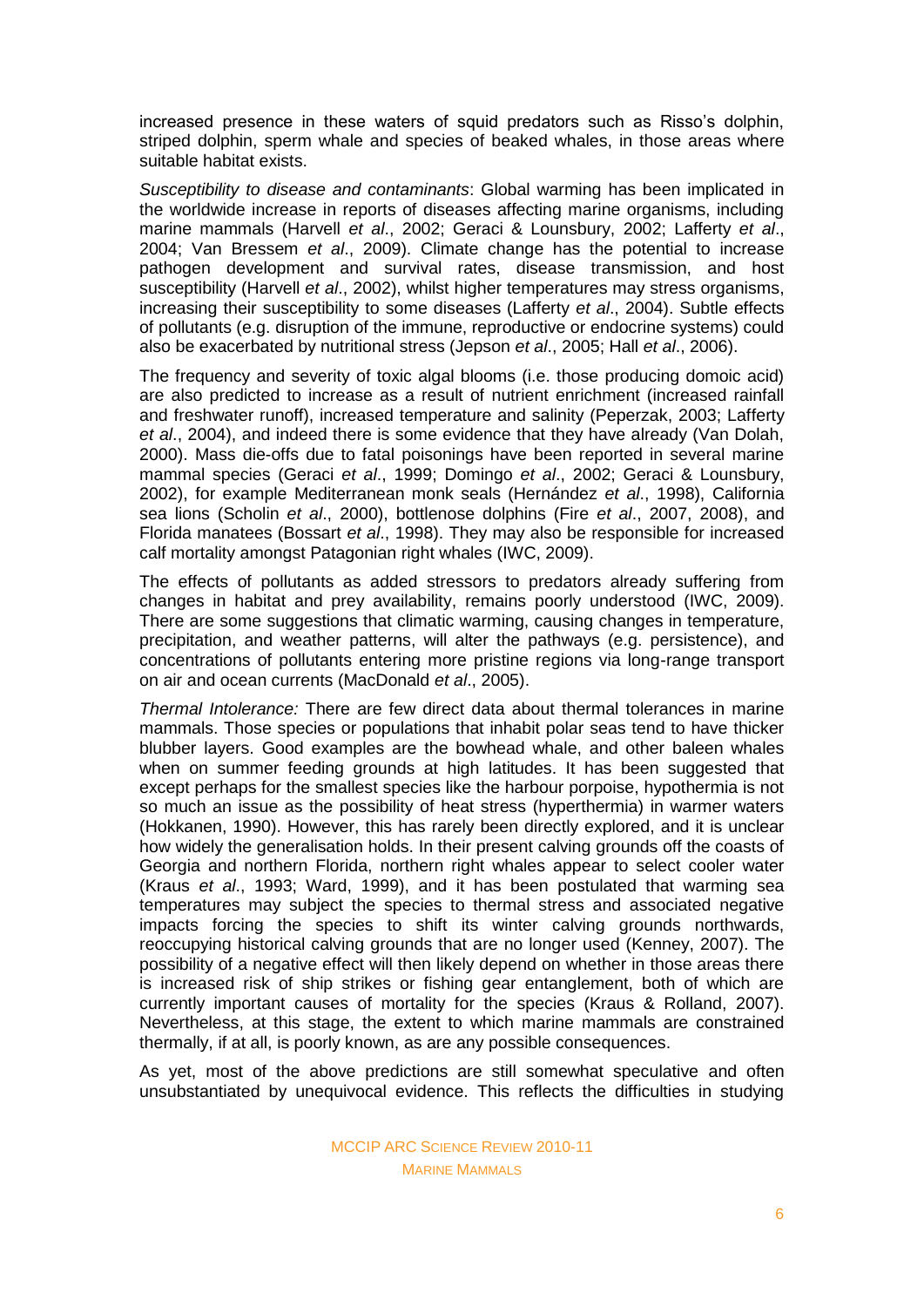marine mammals, using experimental approaches to test hypotheses, and disentangling various potential confounding variables.



# **3. Confidence in the science**

*What is already happening:* **Low**

Amount of evidence

Range shifts for particular species, reported in the 2007-08 Report Card, have persisted to the present. Research on climate change effects upon marine mammals has also expanded in recent years both in Europe and elsewhere, whilst there have been a number of meetings/workshops addressing this issue with respect to marine mammals (ICES WGMME, 2007; IWC, 2009; ECS, 2009), as well as a Special Publication of the journal *Ecological Applications* focusing upon Arctic Marine Mammals and Climate Change (2008).

# **4. Knowledge gaps**

The top priority knowledge gaps, that need to be addressed in the short term to provide better advice to be given to policy makers, are:

- *1.* A pre-requisite to assessing impacts of climate change on marine mammals at a population level is a long-term, wide-ranging, monitoring programme that can discriminate between regional population responses and those occurring on a wider geographical scale. This is presently lacking for all UK cetacean species, whilst for seals there remain regions (e.g. Irish Sea) with only patchy coverage.
- MCCIP ARC SCIENCE REVIEW 2010-11 *2.* Our knowledge of trends in basic life history parameters (growth rates, age at sexual maturity, reproductive rates, and mortality) for all cetacean species with the possible exception of harbour porpoise is woefully inadequate, based

MARINE MAMMALS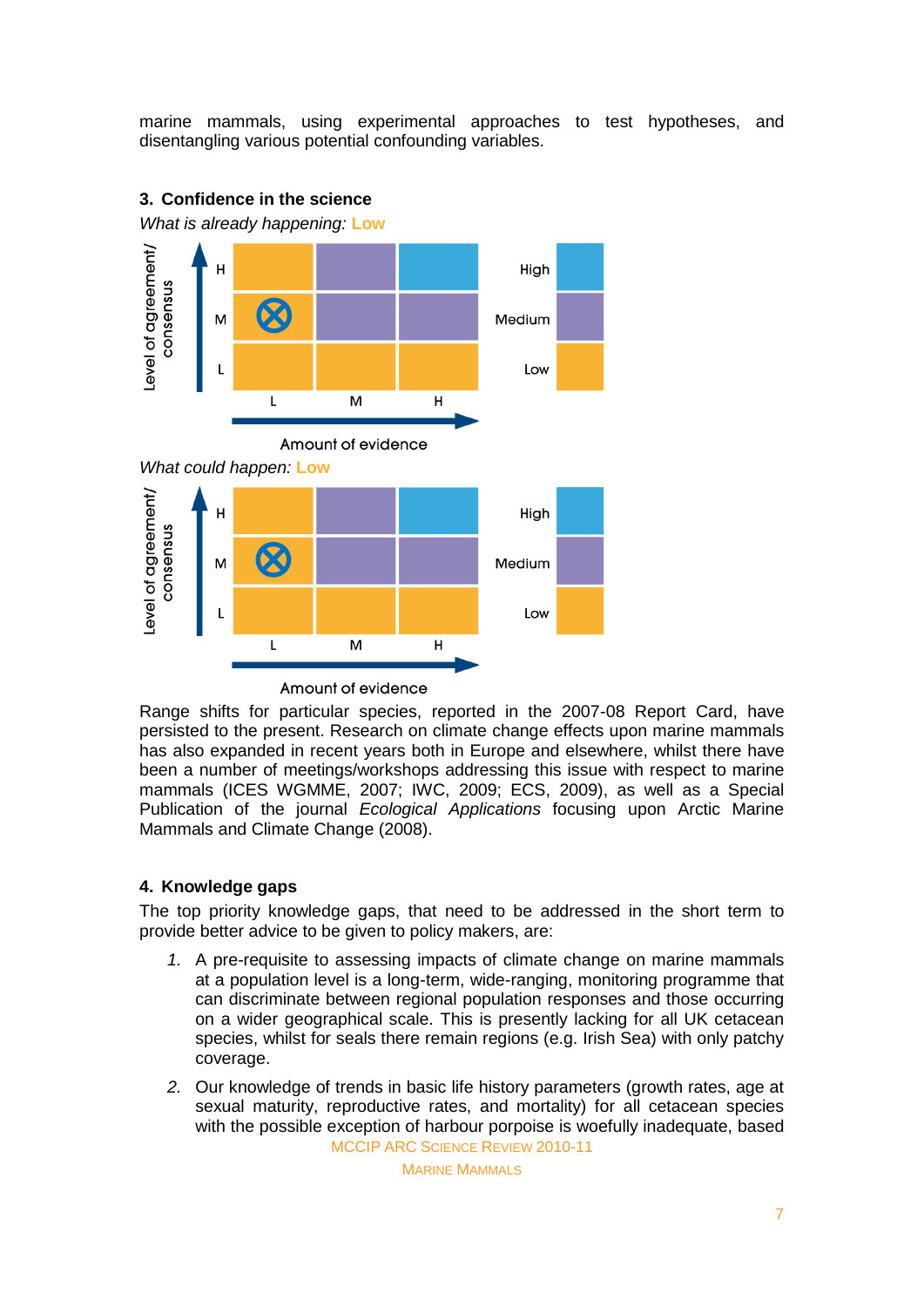upon small sample sizes from a restricted number of areas, and without longterm continuity of data. For the majority of species, we are unlikely to obtain adequate information in the foreseeable future given how difficult they are to study and the resources available to do so. However, certain species could be targeted for more intensive study with some likelihood of success. In UK waters, these include (in addition to harbour porpoise) bottlenose dolphin, short-beaked common dolphin, white-beaked dolphin, Risso's dolphin, and minke whale. In particular, two long-term studies exist on coastal populations of bottlenose dolphins – Moray Firth (20 years) and Cardigan Bay (10 years), which could serve to provide a better understanding of the interaction between climate-mediated changes in the environment and changes in distribution, habitat use and demography.

- *3.* Functional responses to environmental change through physiological and behavioural mechanisms are also poorly understood for most marine mammal species. For this, seals are rather better suited to experimental studies where variables can be controlled. However, it is unclear whether data from seals can be generalised to cetaceans due to ecological differences between the two groups. Once individual responses are better understood, it may be possible to make predictions at the population level, but it will be necessary to conduct these studies across both seals and cetaceans.
- *4.* Too little is known about how changes in fish, cephalopod and plankton dispersion, distribution and abundance may affect the foraging ecology of particular marine mammal species. Often, one of the major gaps in information lies in the lack of data for non-commercial fish and cephalopod species, although even for some commercial species, such information is lacking.
- *5.* There is a need for better understanding of how predictions from climate models relate to changes most likely to impact upon marine mammals. Overall rises in sea temperatures, for example, need to be separated from changes in the timing and location of fronts, and in turn how these may affect prey resources (abundance, distribution, and availability) and the energetics of different marine mammal predators.
- *6.* Models have routinely been used on marine mammal populations to better understand population dynamics and to forecast the implications of anthropogenic impacts. However, they generally face the limitations of inadequate real data, a poor understanding of mechanisms, and an inability to model those mechanisms adequately. On the other hand, they can be useful to compare alternative scenarios and hence to identify specific data gaps that if filled are most likely to allow discrimination between scenarios. Priority should be given to developing models that can integrate the demographic and spatial consequences of climate change, as well as developing full ecosystem models using top-down as well as bottom-up approaches.

#### **5. Socio-economic impacts**

No marine mammal species in UK is exploited directly. However, changes in the status and distribution of marine mammals could potentially have commercial effects if species (e.g. minke whale, bottlenose dolphin) targeted by the ecotourism industry become scarce, or there are changes in competitive relations (e.g. an increase in seal predation upon commercially important fish).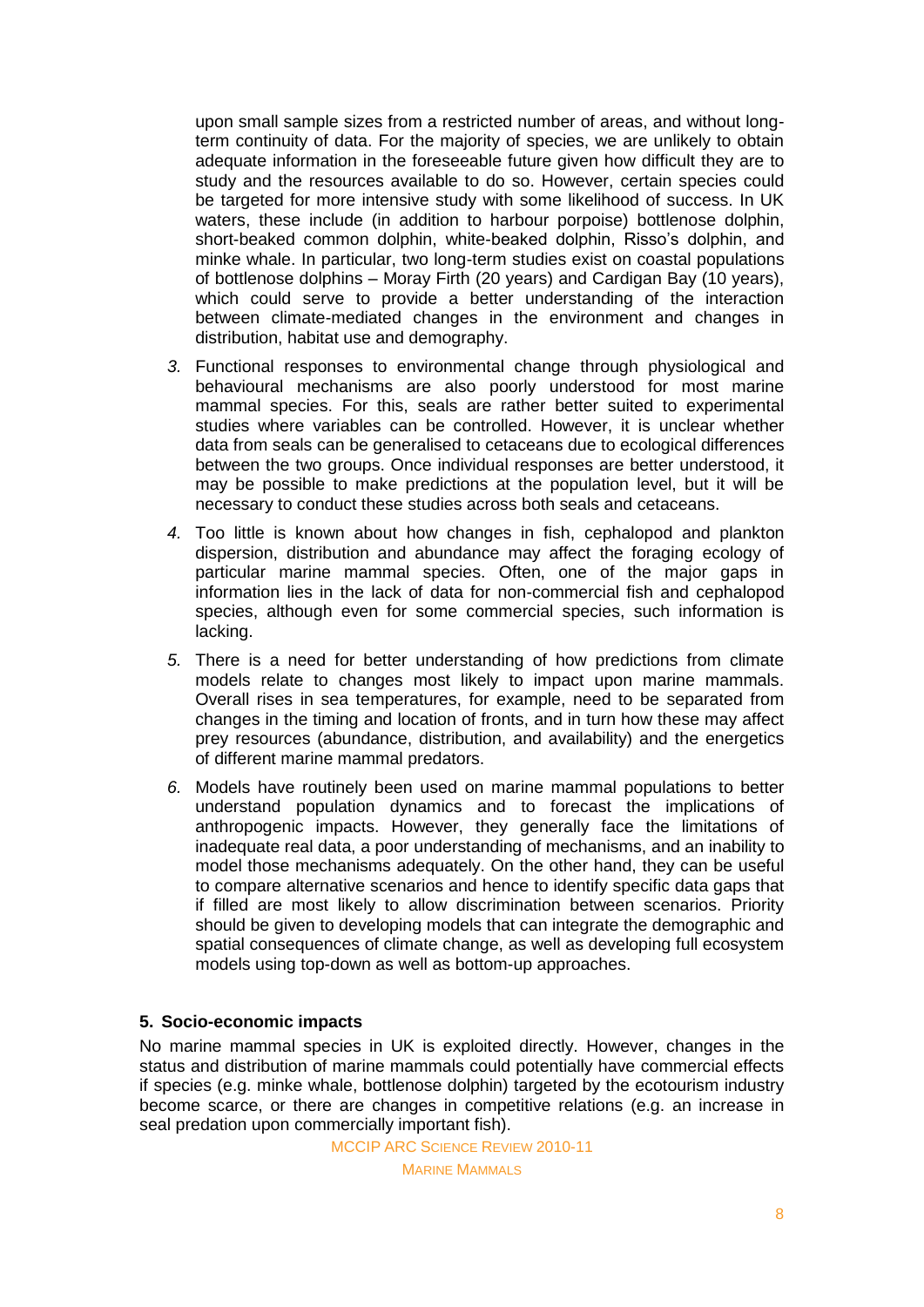If climate change affects human behaviour, for example by increased pressure on already depleted fish stocks or shifts to squid fisheries, those in turn could affect marine mammal species through their food supply. If there is increased usage of the coastal zone for particular human activities (e.g. recreation), these could impose pressures through disturbance and pollution. A greater emphasis upon offshore renewable energy sources such as wind and tide may result in increased conflicts with marine mammal species like the harbour porpoise, bottlenose dolphin, minke whale, and harbour seal, that often forage in coastal areas and within high energy sites around headlands and island archipelagos. Negative effects include sound disturbance particularly during pile driving construction activities in the case of wind farms or potential physical damage in the case of tidal turbines (Carstensen *et al*., 2006; Evans, 2008). On the hand, once wind farms are under production, it is possible they could have positive effects if they form safe havens for fish (Evans, 2008).

#### **6. References**

- Arnott, S.A. and Ruxton, G.D. (2002) Sandeel recruitment in the North Sea: demographic, climatic and trophic effects. *Marine Ecology Progress Series*, **238**, 199-210.
- Baines, M.E., Anderwald, P., and Evans, P.G.H. (2006) Monitoring a changing world searching the past for long-term trends in the occurrence of cetaceans around the UK. *European Research on Cetaceans*, **20,** 220.
- Bakker, J. and Smeenk, C. (1987) Time-series analysis of *Tursiops truncatus*, *Delphinus delphis*, and *Lagenorhynchus albirostris* strandings on the Dutch coast. Pp. 14-19. In *The European Cetacean Society Report of the 1987 Meeting*, Hirtshals, Denmark, 26-28 January 1987 (Eds. J.W. Broekema & C. Smeenk).
- Beare, D., Burns, F., Greig, A., Jones E.G., Peach, K., Kienzle, M., McKenzie E., and Reid, D.G. (2004) Long-term increases in prevalence of North Sea fishes having southern biogeographic affinities. *Marine Ecology Progress Series*, **284**, 269-278.
- Beaugrand, G., Reid, P.C., and Ibañez, F. (2002) Reorganization of North Atlantic marine copepod biodiversity and climate. *Science,* **296**, 1692-1694.
- Behrenfeld, M.J., O'Malley, R., Siegel, D., McCain, C., Sarmiento, J., Feldman, G., Milligan, A., Falkowski, P., Letelier, R., and Boss, E. (2006) Climate-driven trends in contemporary ocean productivity. *Nature*, London, **44**, 752-755.
- Bossart, C.D., Baden, D.G., Ewing, R.Y., Roberts, B., and Wright, S.D. (1998) brevetoxicosis in manatees (*Tricechus manatus latirostris*) from the 1996 epizootic, gross, histologic, and immuno-histochemical features. *Toxicological Pathology*, **26**, 276-282.
- Boyle, P. (Editor) (1983) *Cephalopod Life Cycles*. Academic Press, London.
- Bjørge, A. (2002) How persistent are marine mammal habitats in an ocean of variability? Pp. 63-91. In, Evans, P.G.H. and Raga, J.A. (Editors) *Marine mammals – biology and conservation.* Kluwer Academic/Plenum Publishers, New York.
- Brander, K., Blom, G., Borges, M.F., Erzini, K., Henderson, G., MacKenzie, B.R., Mendes, H., Ribeiro, J., Santos, A.M.P., and Toresen, R. (2003) Changes in fish distribution in the eastern North Atlantic, Are we seeing a coherent response to changing temperature? *ICES Marine Science Symposium*, **219**, 261-270.
- Camphuysen, C. and Peet, G. (2007) *Whales and Dolphins of the North Sea.* Fontaine Uitgewers, Amsterdam. 160pp.
- Carstensen, J., Henriksen, O.D., and Teilmann, J. (2006) Impacts of offshore wind farm construction on harbour porpoises, acoustic monitoring of echolocation activity using porpoise detectors (T-PODs). *Marine Ecology Progress Series*, **321**, 295-308.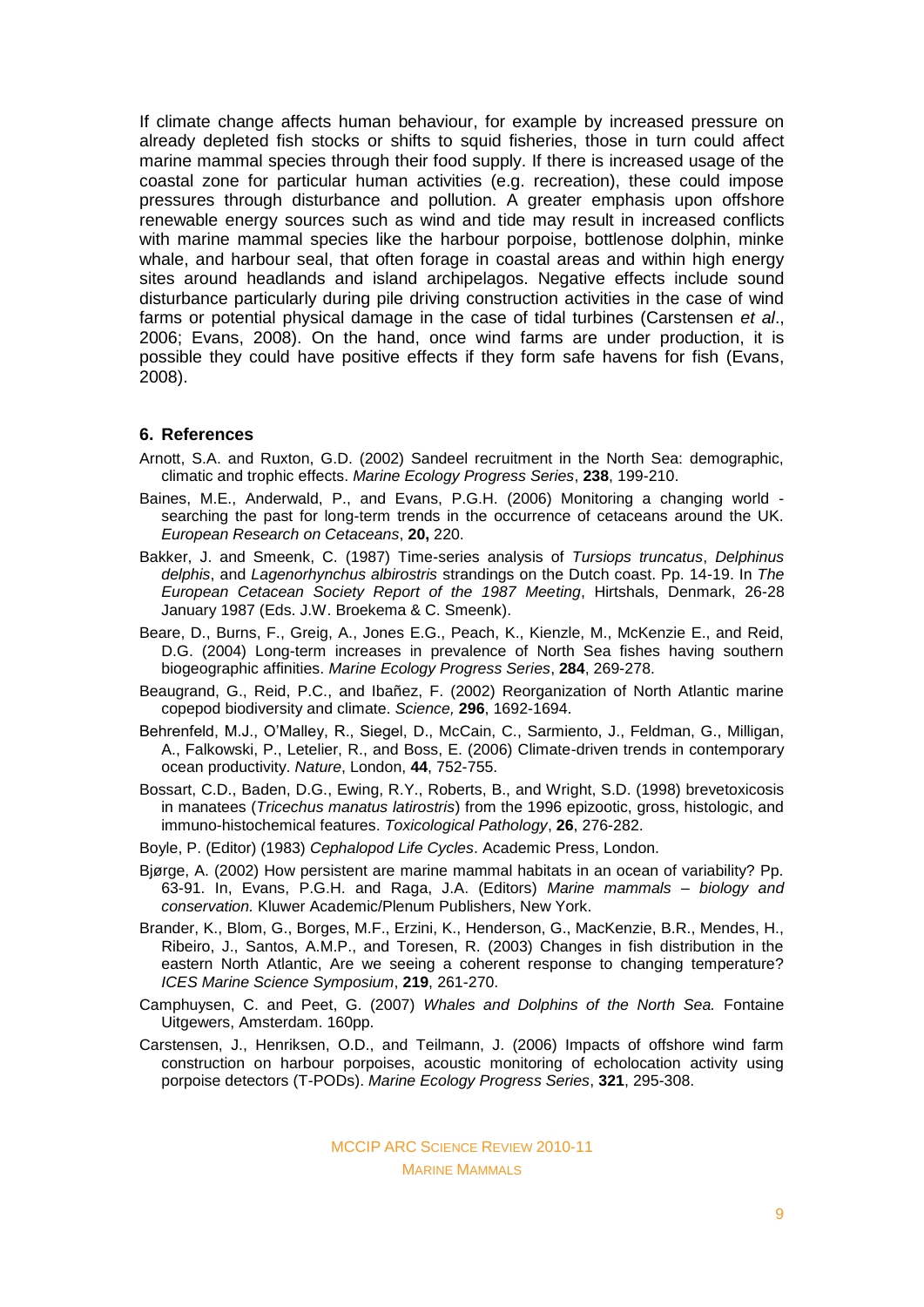- Cheung, W.W.L., Lam, V.W.Y., Sarmiento, J.L., Kearney, K., Watson, R., and Pauly, D. (2009). Projecting global marine biodiversity impacts under climate change scenarios. *Fish and Fisheries*, **10**, 235–251.
- Derocher, E., Lunn, N., and Stirling, I. (2004) Polar bears in a warming climate, *Integrative and Comparative Biology*, **44**, 163-176.
- Dolman, S.J., Pinn, E., Reid, R.J., Barley, J.P., Deaville, R., Jepson, P.D., O'Connell, M., Berrow, S., Penrose, R.S., Stevick, P.T., Calderan, S., Robinson, K.P., Brownell, Jr, R.L., and Simmonds, M.P. (2010) A note on the unprecedented stranding of 56 deep-diving odontocetes along the UK and Irish coast. *Marine Biodiversity Records* (in press).
- Domingo, M., Kennedy, S., and Van Bressem, M-F. (2002) Marine Mammal Mass Mortalities. Pp. 425-456. In, Evans, P.G.H. and Raga, J.A. (Eds) *Marine mammals – biology and conservation.* Kluwer Academic/Plenum Publishers, New York.
- Durant, J.M., Hjermnn, D.Ø., Ottersen, G., and Stenseth, N. Chr. (2007) Climate and the match or mismatch between predator requirements and resource availability. *Climate Research*, **33**, 271-283.
- ECS (2009). Abstract Book of the 23<sup>rd</sup> Annual Conference of the European Cetacean Society, "Climate Change and Marine Mammals", 2-4 March 2009, Istanbul, Turkey. 194pp.
- Edwards, M, Richardson, AJ (2004) The impact of climate change on the phenology of the plankton community and trophic mismatch. *Nature*, **430**, 881-884
- Evans, P.G.H. (Editor) (2008) *Offshore wind farms and marine mammals, impacts and methodologies for assessing impacts*. Proceedings of the ASCOBANS/ECS Workshop held San Sebastían, Spain, 22 April 2007, *European Cetacean Society Special Publication Series*, **49**, 1-68.
- Evans, P.G.H. and Smeenk, C. (2008) White-beaked dolphin *Lagenorhynchus albirostris*. Pp. 724-727. In, S. Harris and D.W. Yalden (Editors) *Mammals of the British Isles*. Mammal Society, Southampton.
- Evans, P.G.H., Anderwald, P., and Baines, M.E. (2003) *Status Review of UK Cetaceans.* Report to English Nature & Countryside Council for Wales. 160pp (obtainable from Sea Watch Foundation, Ewyn y Don, Bull Bay, Amlwch, Isle of Anglesey LL68 9SD).
- Evans, P.G.H., Lockyer, C.H., Smeenk, C., Addink, M. and Read, A. J. (2008) Harbour Porpoise *Phocoena phocoena*. Pp. 704-709. In, S. Harris and D.W. Yalden (Editors). *Mammals of the British Isles.* Mammal Society, Southampton.
- Evans, P.G.H., Smeenk, C., and Van Waerebeek, K. (2008) Cuvier's beaked whale *Ziphius cavirostris*. Pp. *690-692.* In, S. Harris and D.W. Yalden (Editors). *Mammals of the British Isles.* Mammal Society, Southampton.
- Ferguson, S., Stirling, I., and McLoughlin, P. (2005) Climate change and ringed seal (*Phoca hispida*) recruitment in western Hudson Bay, *Marine Mammal Science*, **21**, 121-135.
- Fire, S.E., Fauquier, D., Flewelling, L.J., Henry, M., Naar, J., Pierce, R., and Wells, R.S. (2007) Brevetoxin exposure in bottlenose dolphins (*Tursiops truncatus*) associated with *Karenia brevis* blooms in Sarasota Bay, Florida. *Marine Biology*, **152**, 827-834.
- Fire, S.E., Flewelling, L.J., Wang,, Z., Naar, J., Henry, M.S., Pierce, R.H., and Wells, R.S. (2008) Florida red tide and brevetoxins, Association and exposure in live resident bottlenose dolphins (*Tursiops truncatus*) in the eastern Gulf of Mexico, U.S.A.. *Marine Mammal Science*, **24**, 831-844.
- Forcada, J., Trathan, P., Reid, K., and Murray, E. (2005) The effects of global climate variability in pup production of Antarctic fur seals, *Ecology*, **86**(9), 2408-2417.
- Fraser, F.C. (1946) *Report on Cetacea stranded on the British Coasts from 1933 to 1937*. The British Museum (Natural History), London. 56pp.
- Frederiksen, M., Harris, M.P., Daunt, F., Rothery, P., and Wanless, S. (2004) Scaledependent climate signals drive breeding phenology of three seabird species. *Global Change Biology*, **10**, 1214-1221.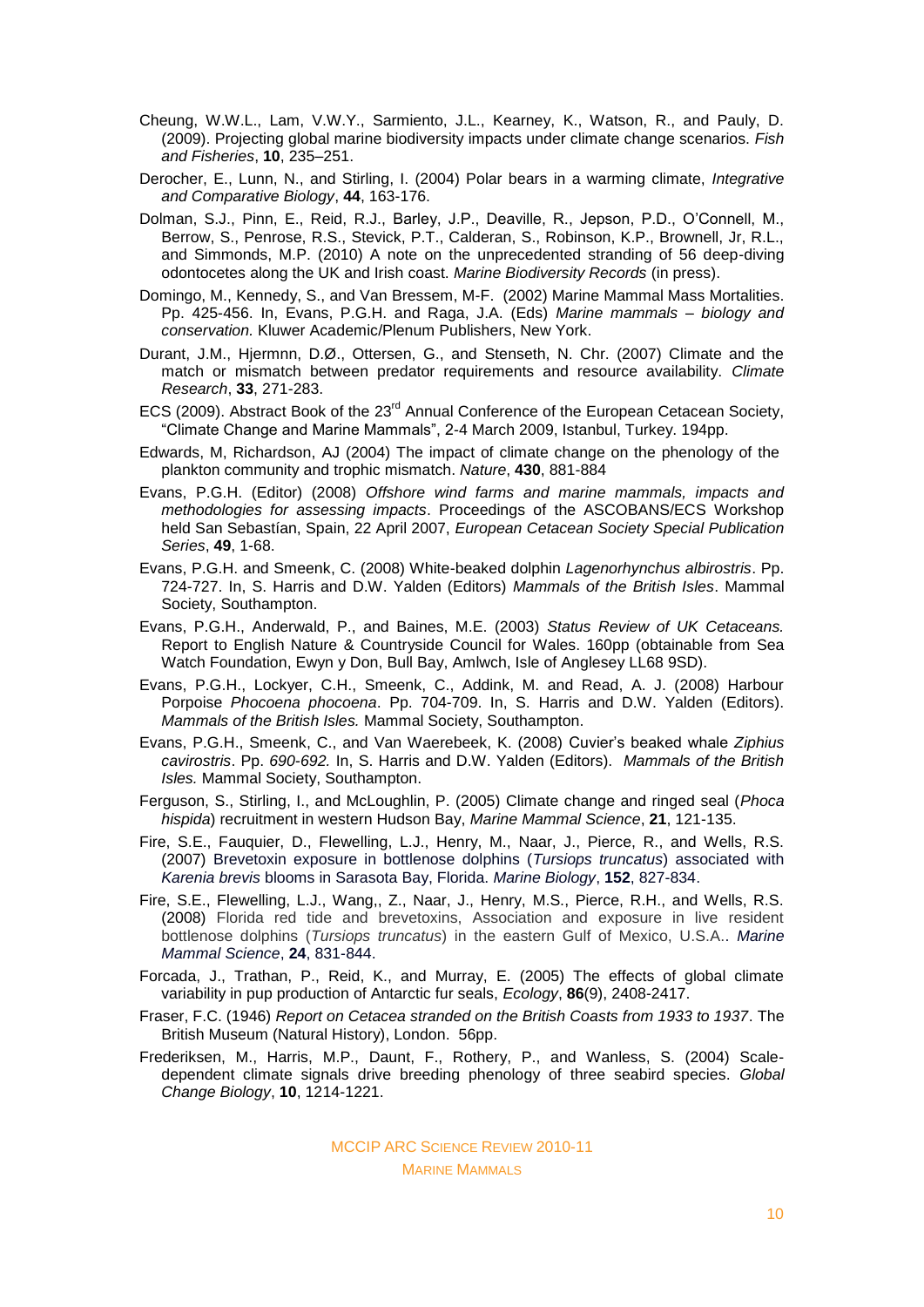- Frederiksen, M., Wright, P.J., Harris, M.P., Mavor, R.A., Heubeck, M., and Wanless, S. (2005) Regional patterns of kittiwake *Rissa tridactyla* breeding success are related to variability in sandeel recruitment. *Marine Ecology Progress Series*, **300**, 201-211.
- Geraci, J. and Lounsbury, V. (2002) Marine mammal health, holding the balance in an ever changing sea. Pp. 365-384. In, Evans, P.G.H. and Raga, J.A. (Editors) *Marine mammals – biology and conservation.* Kluwer Academic/Plenum Publishers, New York.
- Geraci, J., Harwood, J., and Lounsbury, V. (1999) Marine mammal die-offs. Pp. 367-395. In, Twiss Jr, J.R. & Reeves, R.R. (Editors) *Conservation and Management of Marine Mammals.* Smithsonian Institution Press, Washington D.C.
- Greene, C.H. and Pershing, A.J. (2004) Climate and the conservation biology of North Atlantic right whales, the right whale at the wrong time? *Frontiers in Ecology and the Environment*, **2**(1), 29-34.
- Hall, A.J., Hugunin, K., Deaville, R., Law, R.J., Allchin, C.R., and Jepson, P.D. (2006) The risk of infection from polychlorinated biphenyl exposure in the harbor porpoise (*Phocoena phocoena*), A case-control approach. *Environmental Health Perspectives*, **114**, 704-711.
- Harvell, C.D., Mitchell, C.E., Ward, J.R., Altizer, S., Dobson, A.P., Ostfield, R.S., and Samuel, M.E. (2002) Climate warming and disease risks for terrestrial and marine quota. *Science*, **296**, 2159-2162.
- Harwood, J. (2001) Marine mammals and their environment in the twenty-first century. *Journal of Mammalogy*, **82**, 630-640.
- Heide-Jorgensen, M.P. and Laidre, K.L. (2004) Declining extent of open water refugia for top predators in Baffin Bay and adjacent waters, *Ambio*, **33**(8), 487-94.
- Hernández, M., Robinson, I., Aguilar, A., Gonzalez, L.M., López-Jurado, L.F., Reyero, M.I., Cacho, E., Franco, J., López-Rodas, V., and Costas, E. (1998) Did algal toxins cause monk seal mortality? *Nature*, London, **393**, 28.
- Hester, K.C., Peltzer, E.T., Kirkwood, W.J., and Brewer, P.G. (2008) Unanticipated consequences of ocean acidification: A noisier ocean at lower pH. *Geophysical Research Letters*, **35** (31). DOI: 10.1029/2008GLO34913.
- Hokkanen, J.E.I. (1990) Temperature regulation of marine mammals. *Journal of Theoretical Biology*, **145**, 465-485.
- Hulme, M., Jenkins, G.J., Lu, X., Turnpenny, J.R., Mitchell, T.D., Jones, R.G., Lowe, J., Murphy, J.M., Hassell, D., Boorman, P., McDonald, R., and Hill, S. (2002) *Climate change scenarios for the United Kingdom, the UKCIP02 scientific report.* Tyndall Centre for Climate Change Research, Norwich.
- Huntington, H.P. and Moore, S.E. (Editors) (2008) Arctic Marine Mammals and Climate Change. *Ecological Applications*, **18**(2), (supplement), S1-174.
- ICES (2008) *The effect of climate change on the distribution and abundance of marine species in the OSPAR Maritime Area*. ICES Cooperative Research Report, Number 293. 45pp.
- IPCC (2007) *Climate Change 2007, Intergovernmental Panel on Climate Change (IPCC). Fourth Assessment Report.* Cambridge University Press, Cambridge, UK and New York, NY, USA (http,//www.ipcc.ch/).
- International Whaling Commission (1997) Report of the IWC workshop on climate change and cetaceans. *Report of the International Whaling Commission*, **47**, 293-319.
- International Whaling Commission (2009) Report of the IWC workshop on cetaceans and climate change. *IWC/SC/61/Report* **4**, 1-31.
- Jepson, P.D., Bennett, P.M., Deaville, R., Allchin, C.R., Baker, J.R., and Law, R.J. (2005) Relationships between polychlorinated biphenyls and health status in harbor porpoises (*Phocoena phocoena*) stranded in the United Kingdom. *Environmental Toxicology and Chemistry*, **24**, 238-248.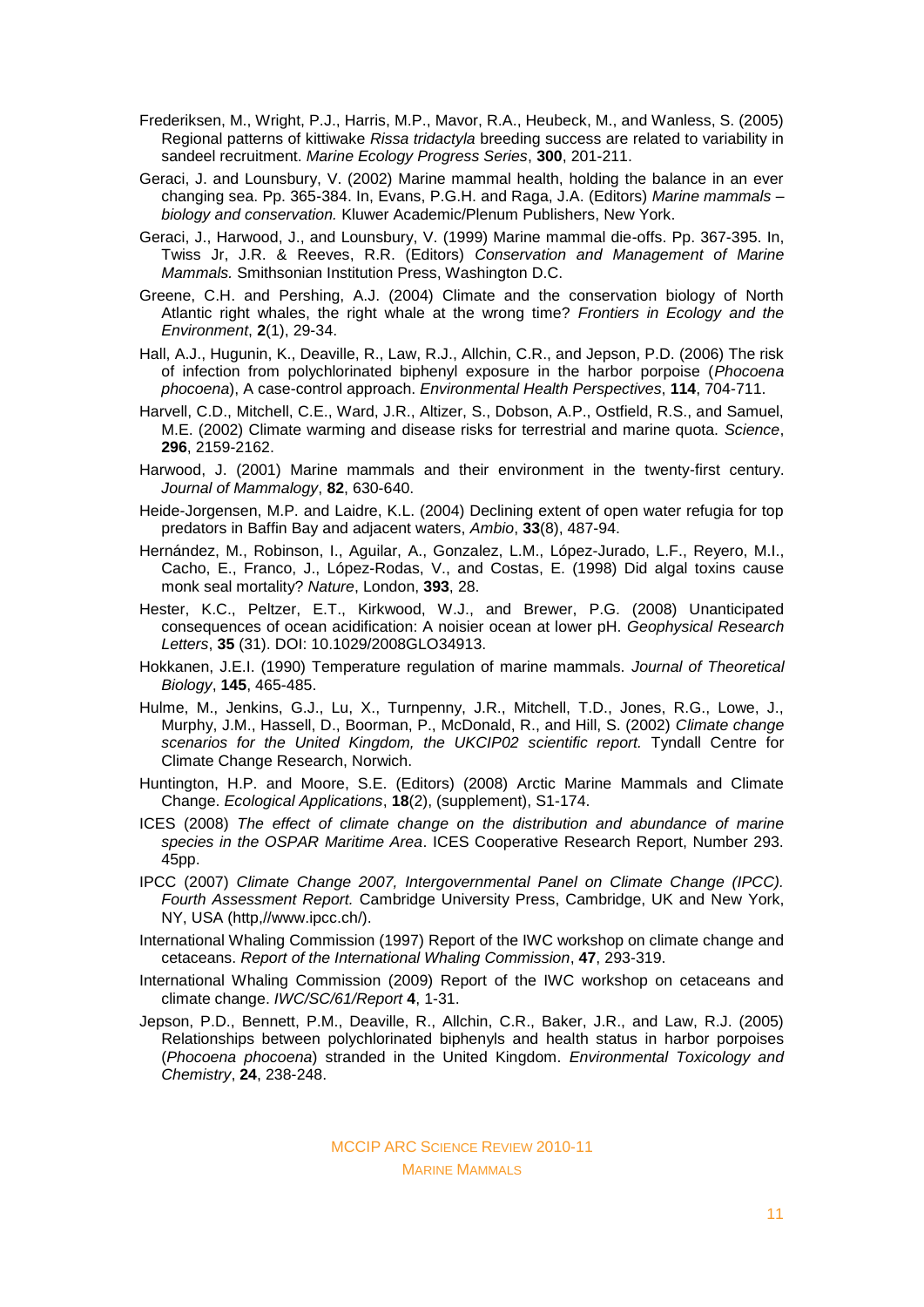- Kenney, R.D. (2007) Right whales and climate change, facing the prospect of a greenhouse future. Pp. 436-459. In, S.D. Kraus & R.M. Rolland (Editors). *The Urban Whale. North Atlantic Right Whales at the Crossroads*. Harvard University Press, Cambridge, Mass.
- Kraus, S.D. and Rolland, R.M. (Editors). *The Urban Whale. North Atlantic Right Whales at the Crossroads*. Harvard University Press, Cambridge, Mass. 543pp.
- Kraus, S. D., Kenney, R.D., Knowlton, A.R., and Ciano, J.N. (1993) *Endangered right whales of the southwestern North Artlantic*. Final Report, Contract no. 14-35-0001-30486. U.S. Department of the Interior, Minerals Management Service, Herndon, VA.
- Kinze, C.C., Addink, M., Smeenk, C., García Hartmann, M., Richards, H.W., Sonntag, R.P., and Benke, H. (1997) The white-beaked dolphin (*Lagenorhynchus albirostris*) and the white-sided dolphin (*Lagenorhynchus acutus*) in the North and Baltic Seas, review of available information. *Report of the International Whaling Commission*, **47**, 675-681.
- Lafferty, K.D., Porter, J.W., and Ford, S.E. (2004) Are diseases increasing in the ocean? *Annual Review of Ecology and Systematics*, **35**, 31-54.
- Laidre, K. and Heide-Jorgensen, M. (2005) Arctic sea ice trends and narwhal vulnerability, *Biological Conservation*, **121**, 509-517.
- Laidre, K.L., Stirling, I., Lowry, L., Wiig, Ø., Heide-Jørgensen, M.P., and Ferguson, S.H. (2008) Quantifying the sensitivity of arctic marine mammals to climate-induced habitat change. Pp. S97-S125. In, Huntington, H.P. and Moore, S.E. (editors) (2008) Arctic Marine Mammals and Climate Change. *Ecological Applications*, **18**(2), suppl., S1-S174.
- Lambert, E., Hunter, C., Pierce, G.J., and MacLeod, C.D. (In Press) Sustainable Whale Watching Tourism and Climate Change, Towards a framework of resilience. *Journal of Sustainable Tourism*.
- Leaper, R., Cooke, J., Trathan, P., Reid, K., Rowntree, V., and Payne, R. (2005) Global climate drives southern right whale (*Eubalaena australis*) population dynamics, *Biology Letters*, **2**(2), 289-292.
- Learmonth J.A., Macleod C.D., Santos M.B., Pierce G.J., Crick, H.Q.P., and Robinson, R.A. (2006) Potential effects of climate change on marine mammals. *Oceanography and Marine Biology*, **44**, 431-464.
- MacDonald, R., Harner, T., and Fyfe, J. (2005) Recent climate change in the Arctic and its impact on contaminant pathways and interpretation of temporal trend data, *Science of the Total Environment*, **342**, 5-86.
- MacLeod, C.D. (2009) Global climate change, range changes and potential implications for the conservation of marine cetaceans, a review and synthesis. *Endangered Species Research*, **7**, 125-136.
- MacLeod, C., Bannon, S., Pierce, G., Schweder, C., Learmonth, J., Herman, J., and Reid, R. (2005) Climate change and the cetacean community of north-west Scotland, Biological Conservation, **124**, 477-483.
- MacLeod, C.D., Santos, M.B., Reid, R.J., Scott, B.E., and Pierce, G.J. (2007a) Linking sandeel consumption and the likelihood of starvation in harbour porpoises in the Scottish North Sea, Could climate change mean more starving porpoises? *Biology Letters*, **3**, 185- 188.
- MacLeod, C.D., Pierce, G.J. and Santos, M.B. (2007b) Starvation and sandeel consumption in harbour porpoises in the Scottish North Sea. *Biology Letters*, **3**, 535-537.
- MacLeod, C.D., Weir, C.R., Pierpoint, C., and Harland, E.J. (2007c) The habitat preferences of marine mammals west of Scotland (UK). *Journal of the Marine Biological Association of the United Kingdom*, **87**, 157-164.
- Mavor, R.A., Parsons, M., Heubeck, M., and Schmitt, S. (2006) *Seabird numbers and breeding success in Britain and Ireland, 2005*. Peterborough, Joint Nature Conservation Committee. (UK Nature Conservation, No.30).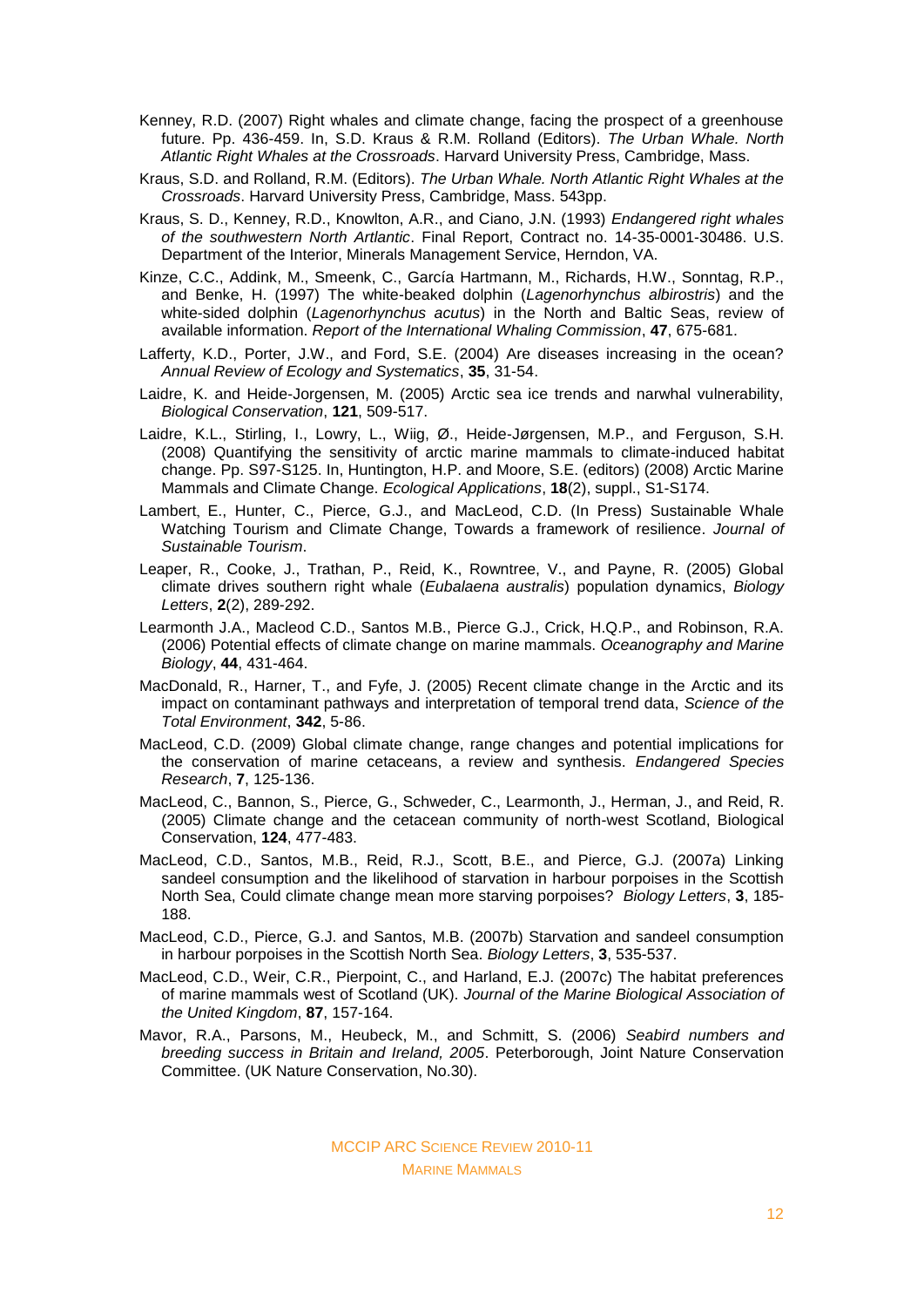- McMahon, C. and Burton, C. (2005) Climate change and seal survival, evidence for environmentally mediated changes in elephant seal *Mirounga leonina* pup survival, *Proceedings of the Royal Society B*, **272**, 923-928.
- Moore, S.E. (2009) Climate Change. Pp. 238-241. In, Perrin, W.F., Würsig, B., and Thewissen, J.G.M. (editors) *Encyclopedia of Marine Mammals.* Academic Press, New York, NY and London, UK.
- Nicol, M.J., Worby, N.S., and Leaper, R. (2008) Changes in the Antarctic sea ice ecosystem, potential effects on krill and baleen whales. *Marine & Freshwater Research*, **59**, 361-382.
- Peperzak, L. (2003) Climate change and harmful algal blooms in the North Sea. *Acta Oecologica*, **24**, (Supplement 1), 139-144.
- Ocean Acidification Reference User Group (2009) *Ocean Acidification: The Facts. A special introductory guide for policy advisers and decision makers*. Laffoley, D. d'A. and Baxter, J.M. (Eds.). European Project on Ocean Acidification (EPOCA). 12pp.
- Pierce, G.J., Santos, M.B., and Cerviño, S. (2007) Assessing sources of variation underlying estimates of cetacean diet composition, a simulation study on analysis of harbour porpoise diet in Scottish (UK) waters. *Journal of the Marine Biological Association of the United Kingdom*, **87**, 213-221.
- Perry, A.L., Low, P.J., Ellis J.R., and. Reynolds J.D (2005) Climate Change and Distribution Shifts in Marine Fishes. *Science,* **308**, 1912-1915.
- Pörtner, H.O., Langenbuch, M., and Reipschlåger, A. (2004) Biological impact of elevated ocean CO<sup>2</sup> concentrations, lessons from animal physiology and earth history. *Journal of Oceanography*, **60**, 705-718.
- Reid, C.R., Edwards, M., Beaugrand, G., Skogen, M., and Stevens, D. (2003) Periodic changes in the zooplankton of the North Sea during the twentieth century linked to oceanic inflow. *Fisheries Oceanography*, **12**, 260-269.
- Rindorf, A., Wanless, S., and Harris, M.P. (2000) Effects of changes in sandeel availability on the reproductive output of seabirds. *Marine Ecology Progress Series*, **202**, 241-252.
- Rose, G.A. (2005) On distributional responses of North Atlantic fishes to climate change. *ICES Journal of Marine Science,* **62**, 1360-1374.
- Royal Society (2005) *Ocean acidification due to increasing carbon dioxide*. Policy Document 12/05. The Royal Society, London. 60pp.
- Santos, M.B., Pierce, G.J., Learmonth, J.A., Reid, R.J., Ross, H.M., Patterson, I.A.P., Reid, D.G., and Beare, D. (2004) Variability in the diet of harbor porpoises (*Phocoena phocoena*) in Scottish waters 1992-2003. *Marine Mammal Science*, **20**, 1-27.
- Scholin, C.A., Gulland, F., Doucette, G.J., Benson, S., Busman, M., Chavez, F.P., Cordaro, J., DeLong, R., De Vogelaere, A., Harvey, J., Haulena, M., Lefebvre, K., Lipscomb, T., Loscutoff, S., Lowenstine, L.J., Maein III, R., Miller, P.E., McLellan, W.A., Moeller, P.D.R., Powell, C.L., Rowles, T., Silvagni, P., Silver, M., Spraker, T., Trainer, V., and Van Dolah, F.M. (2000) Mortality of sea lions along the central California coast linked to a toxic diatom bloom. *Nature*, London, **403**, 80-84.
- SCOS (Special Committee on Seals) (2008) *Scientific Advice on Matters Related to the Management of Seal Populations, 2008*. UK SCOS Annual Report, Sea Mammal Research Unit, University of St Andrews. 98pp.
- Sheldrick, M.C. (1989) Stranded whale records for the entire British coastline, 1967 1986. *Investigations on Cetacea,* **22**, 298-329.
- Short, F.T. and Neckles, H.A. (1999) The effects of global climate change on seagrasses. *Aquatic Botany*, **63**, 169-196.
- Simmonds, M.P. and Elliott, W.J. (2009) Climate change and cetaceans, concerns and recent developments. *Journal of the Marine Biological Association of the United Kingdom*, **89**, 203-210.
- Simmonds, M. and Isaac, S. (2007) The impacts of climate change on marine mammals, early signs of significant problems. *Oryx*, **41**, 1-8.